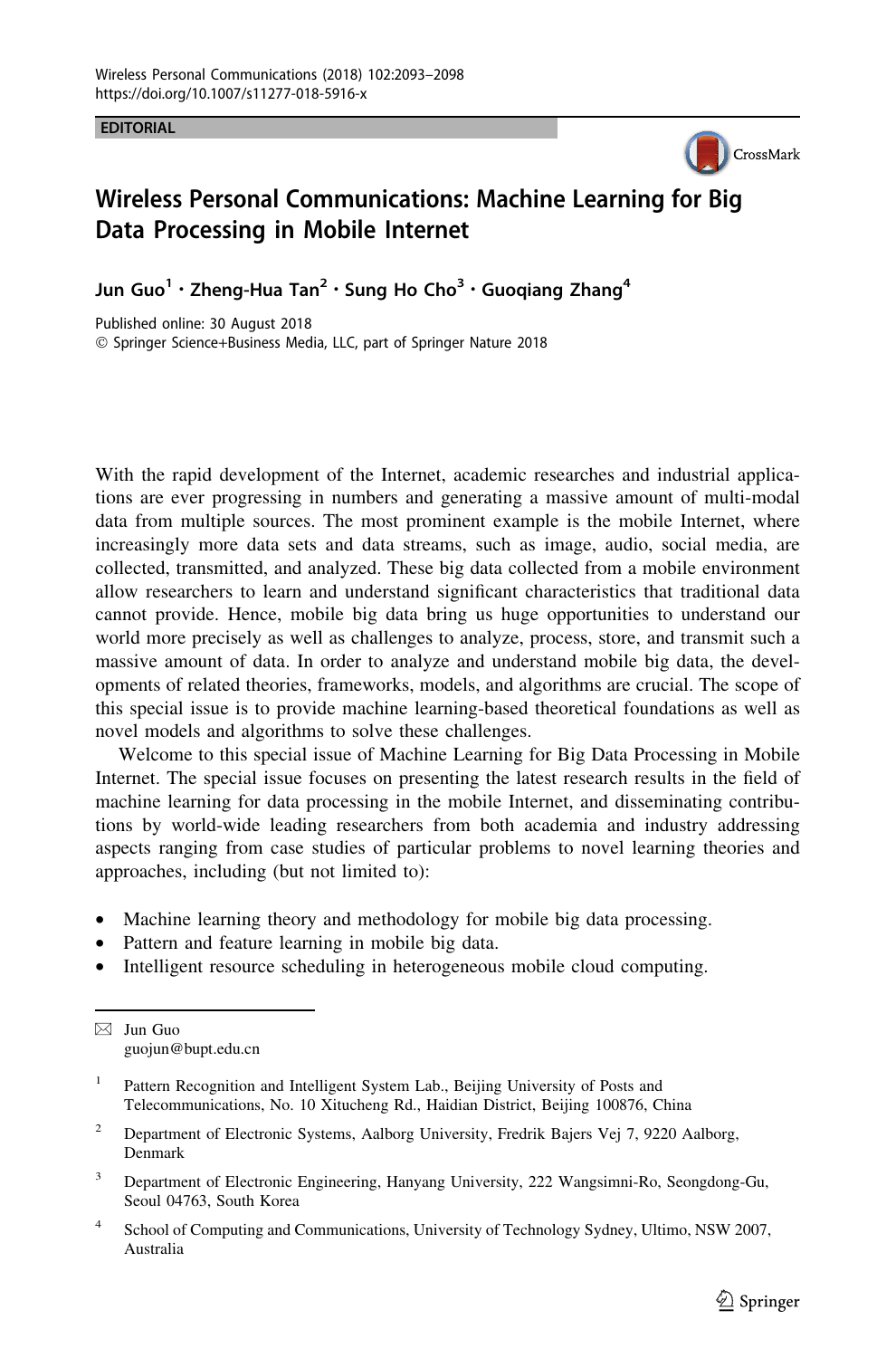- Machine learning-driven visualization for mobile big data.
- Infrastructure and platforms for mobile bit data processing.

The special issue on Machine Learning for Big Data Processing in Mobile Internet is composed of fourteen high-quality original papers covering theoretical and practical aspects on this emerging topic in order to provide novel ideas and directions for the relevant scientific industrial and academic community. All submitted papers have been reviewed by three independent reviewers.

This special issue opens with a paper entitled ''Machine Learning Based Big Data Processing Framework for Cancer Diagnosis Using Hidden Markov Model and GM Clustering'' by Gunasekaran Manogaran et al., where a Bayesian hidden Markov model (HMM) with a Gaussian mixture (GM) clustering approach is proposed to model the DNA copy-number change across the genome. The proposed Bayesian HMM with a GM clustering approach is compared to various existing approaches, such as the pruned exact linear time method, the binary segmentation method and the segment neighborhood method.

The second paper, entitled ''Framework for Fast and Efficient Cloud Video Transcoding System using Intelligent Splitter and Hadoop MapReduce'' by Duraipandy Kesavaraja and A. Shenbagavalli, proposes an intelligent video splitter, which uses the map reduce algorithm to provide efficiency based on the time factor. The important performance metrics, including video distortion (VD) and video distortion due to frame dependency (FDD), were considered. The results showed that the proposed framework perceptibly outperforms the prevailing strategies. Furthermore, this method may be extended to supply associate automatic device aware video standards.

The third paper, entitled ''Cluster-PSO based Resource Orchestration for Multi-task Applications in Vehicular Cloud'' by Qi Qi et al., formulates the VCC resource orchestration as an optimization problem and proposes a cluster-particle swarm optimization (PSO) algorithm to obtain the resource orchestration policy. The experiment results show that the cluster-PSO algorithm, compared to other PSO algorithms, is able to achieve a higher resource orchestration accuracy in an acceptable time. The performance of the cluster-PSO based resource orchestration is especially outstanding when there are more tasks in a given application and the given vehicle has more optional VCC resources.

The fourth paper, entitled ''Mining Association Rules Based on Deep Pruning Strategies'' by Lei Li et al., presents an algorithm called MAR-DPS, which has deep pruning strategies containing three methods to compress the size of frequent itemsets and reduce the joining numbers in generating new frequent itemsets. The proposed method is also able to select the appropriate method for generating frequent 2-itemsets when testing on different data sets. Extensive experimental results on three different data sets have demonstrated that this MAR-DPS algorithm performs much better than other tested algorithms.

The fifth paper, entitled ''Positive and Negative Link Prediction Algorithm based on Sentiment Analysis in Large Social Networks'' by Debasis Das, applies sentiment analysis in social networks to detect all relationships between the nodes, which categorizes users in five simple categories: highly positive, positive, neutral, negative and highly negative.

The sixth paper, entitled ''External Expansion Risk Management: Enhancing Microblogging Filtering Using Implicit Query'' by Zhen Yang et al., suggests the external document can be viewed as a complete statement of an explicit query, and encodes the filtering preferences with a diverge degree between the external document and the original explicit query. Thus the optimal filtering action is the one that allows one to trade off diverge degree against generalization performance. With respect to the established baselines, the proposed algorithm yields compelling results for meaningful tweet retrievals. In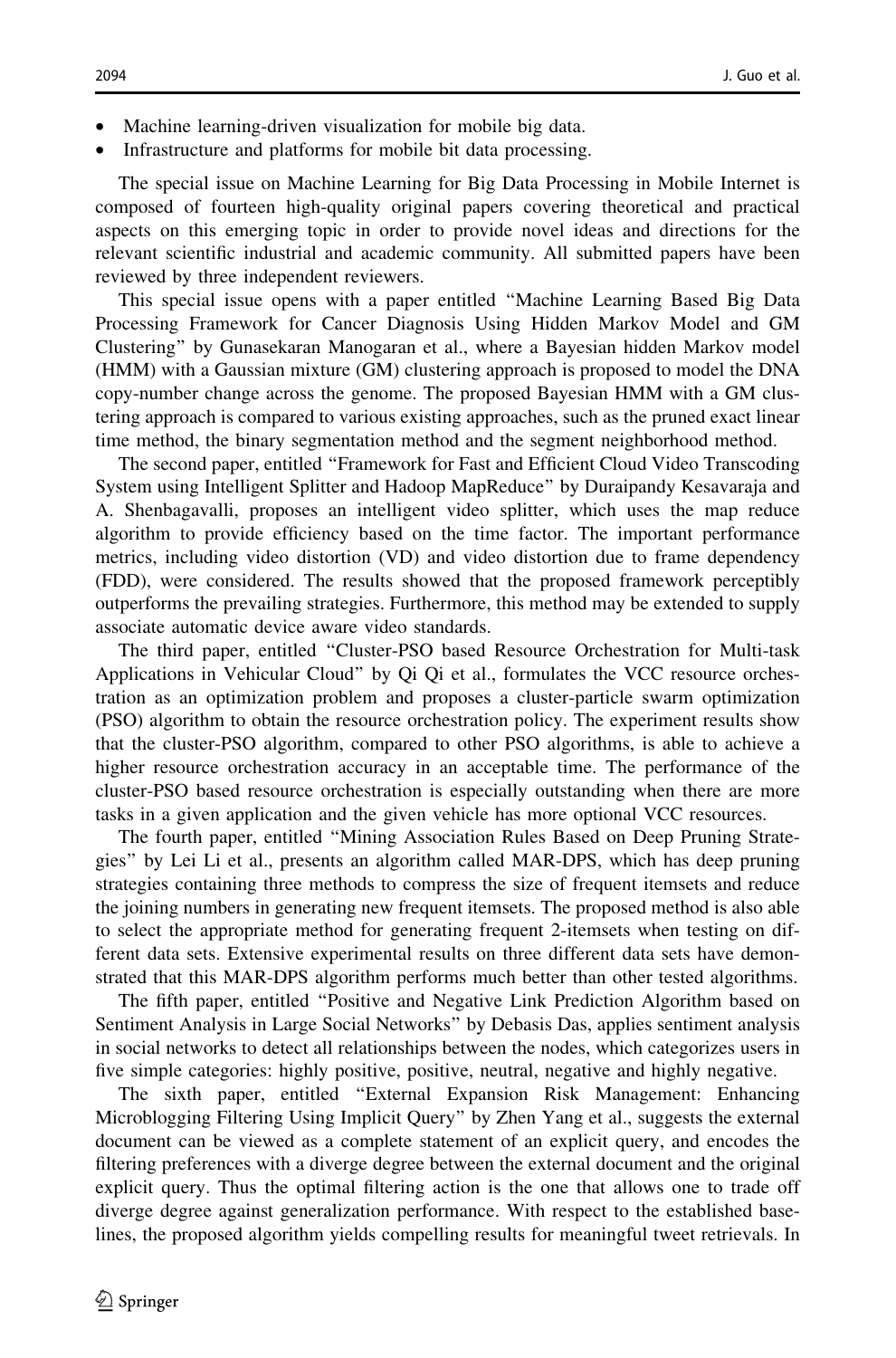addition, this work furthers the understanding of the innate risk characteristics of external expansion for the design of microblogging filtering systems.

The seventh paper, entitled ''Machine Learning Based Resource Utilization and Preestimation for Network on Chip (NoC) Communication'' by Adesh Kumar et al., presents the use of machine learning techniques to predict the FPGA resource utilization for NoC. The present study aids NoC chip planning prior to the designing of the chip itself by taking into account known hardware design parameters, memory utilization and timing parameters such as minimum and maximum period, frequency support etc. The developed model has been validated and has performed well on independent test data.

The eighth paper, entitled ''A Human-in-the-loop Architecture for Mobile Network: from the View of Large Scale Mobile Data Traffic'' by Yuanyuan Qiao et al., presents a Human-In-The-Loop architecture for mobile networks that discovers user needs of a network resource by understanding the data traffic usage behavior of users. Based on real data traffic of a mobile network, the authors analyze data traffic patterns of heavy and normal users from online browsing behavior in urban functional areas to explain how and why the data traffic is consumed. Then they propose a Latent Dirichlet Allocation modelbased solution to correlate data traffic, user behavior, and urban ecology to gain deep insights into the spatio-temporal dynamic of data traffic usage behavior for different groups of users. The results of this work can potentially be used to help allocate network resources, improve the Quality of Experience according to the users' needs, and even design the network of the future.

The ninth paper, entitled ''Defect prediction in Android binary executables using deep neural network'' by Feng Dong et al., proposes an approach called smali2vec, which is able to extract both token and semantic features of the defective files in apks. The new approach generates features that capture the characteristics of smali (decompiled files of apks) files in apks. Based on these features, deep neural network (DNN) are trained to form a defect prediction model in order to achieve a high accuracy. The model has been used in practical systems and helped locate many defective files in apks.

The tenth paper, entitled ''Distributed and Adaptive Analog Coding for Video Broadcast in Wireless Cooperative System'' by Yumei Wang et al., introduces a distributed and adaptive analog coding scheme called ACVC (adaptive cooperative video coding) based on AJSCC and with the concept of coset coding in distributed source coding, to improve the overall video broadcast quality in wireless cooperative systems. Particularly, an adaptive packet discarding module is introduced to the framework to avoid video quality deterioration under severe channel conditions. Furthermore, a model for quantization step selection of coset coding is built to minimize the redundancy in the cooperative signal and improve the noise-robustness ability of the video coding scheme. The experimental results show that, ACVC has stronger adaptability and thus obtains higher quality of broadcasted video than existing wireless cooperative schemes in the literature under different channel conditions.

The eleventh paper, entitled ''Variational Bayesian Inference for Infinite Dirichlet Mixture Towards Accurate Data Categorization'' by Yuping Lai et al., proposes a variational Bayesian learning approach to an infinite Dirichlet mixture model (VarInDMM), which inherits the confirmed effectiveness of modeling proportional data from an infinite Dirichlet mixture model. Based on the Dirichlet process mixture model, VarInDMM has an interpretation as a mixture model with a countably infinite number of components, and it is able to determine the optimal value of this number according to the observed data. By introducing an extended variational inference framework, the paper further obtains an analytically tractable solution to estimate the posterior distributions of the parameters for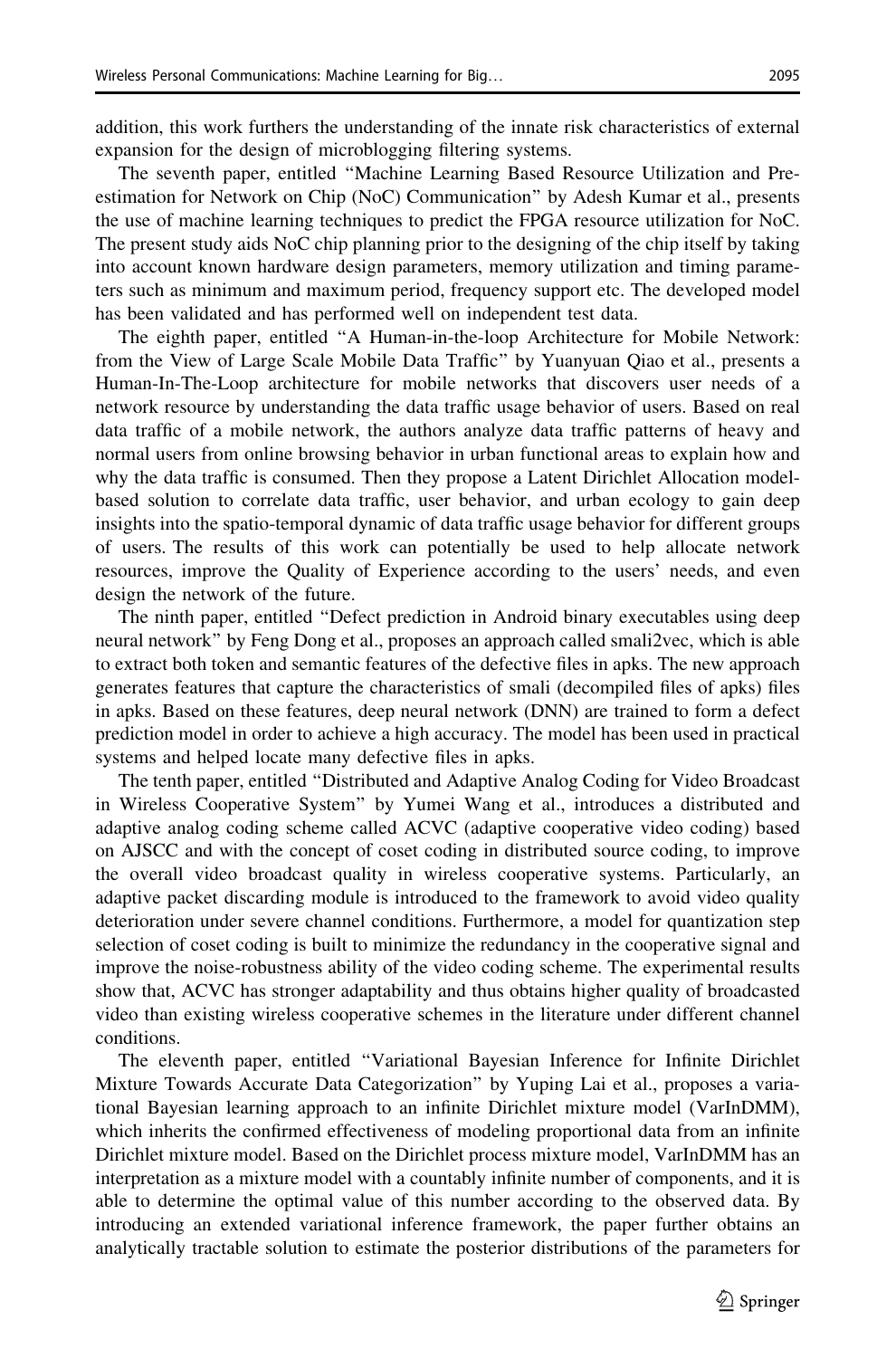the mixture model. Experimental results on both synthetic and real data demonstrate its good performance on object categorization and text categorization.

The twelfth paper, entitled ''Entropy with Local Binary Patterns for Efficient Iris Liveness Detection'' by Waleed S.-A. Fathy and Hanaa S. Ali, introduces an efficient system for detecting iris attacks. The system avoids the segmentation and the normalization stages employed traditionally in fake detection systems. Results show that more discriminative features can be obtained using the proposed system. System complexity and processing time are reduced noticeably, and the system is robust to different types of fakes.

The thirteenth paper, entitled ''Optimization of Spatially-Coupled Multiuser Data Transmission through Machine Learning Methods'' by Zhongwei Si et al., proposes a spatial coupling multiple access strategy to obtain higher spectral efficiency for multi-user data transmission. The optimization of the system can be carried out through, for example, constellation rotation or power allocation, which mitigates the interferences and distinguishes users/data streams better. The optimization aims for the maximization of the average mutual information between the transmitted data symbols and the received signal. To solve the optimization problem, the authors employ machine learning based methods to locate the possibly global optimal solution. Simulation results show that the optimization clearly contributes to the performance improvement of the system.

Finally, the fourteenth paper, entitled ''A Survey on Long Term Evolution scheduling in data mining'' by Divya Mohan and Geetha Mary Amalanathan, conducted intensive survey on long term evolution (LTE) scheduling in data mining. Scheduling procedures implemented in wireless networks consist of varied workflows, such as resource allocation, channel gain improvement, and reduction in packet arrival delay. Among these techniques, LTE scheduling is most preferable due to its high-speed communication and low-bandwidth consumption. LTE allocates resources to the workflow based on time and frequency domains. Normally, the information gathered prior to scheduling increases the processing time since each attribute of the users has to be verified. In order to solve this issue, parallel processing via data mining is analyzed in recent studies. The label that is assigned to the user attributes contributes primarily on scheduling time slots effectively. The label assignment and the parallel processing via data mining reduces the delay and increases the throughput, respectively. Additionally, the matched data extraction from the library and the prediction of available channels with fewer dimensions posed major challenges in the LTE scheduling. This paper surveys about various LTE scheduling algorithms, dimensionality reduction techniques, optimal feature selection techniques, multi-level classification techniques, and data mining combined with LTE techniques. A brief survey illustrates the impact of each technique on 3G/4G networks, channel availability prediction, scheduling of time slots in detail. A brief comparison of the techniques involved in the respective LTE processes via tabular form reveals that the verification of channel and user availability are the primary functions of the LTE scheduling. The survey of this paper identifies the limitations, such as computational complexity and poor scheduling performance in the existing systems and encourages researchers to develop novel algorithms for LTE scheduling.

In the end, we would like to thank all the authors for their contributions to this special issue. We also thank the reviewers for their constructive comments that help in improving the quality of the papers. We are very grateful to WPC Editorial Team for providing the opportunity to organize this special issue. We hope the related scientific community will benefit from this issue.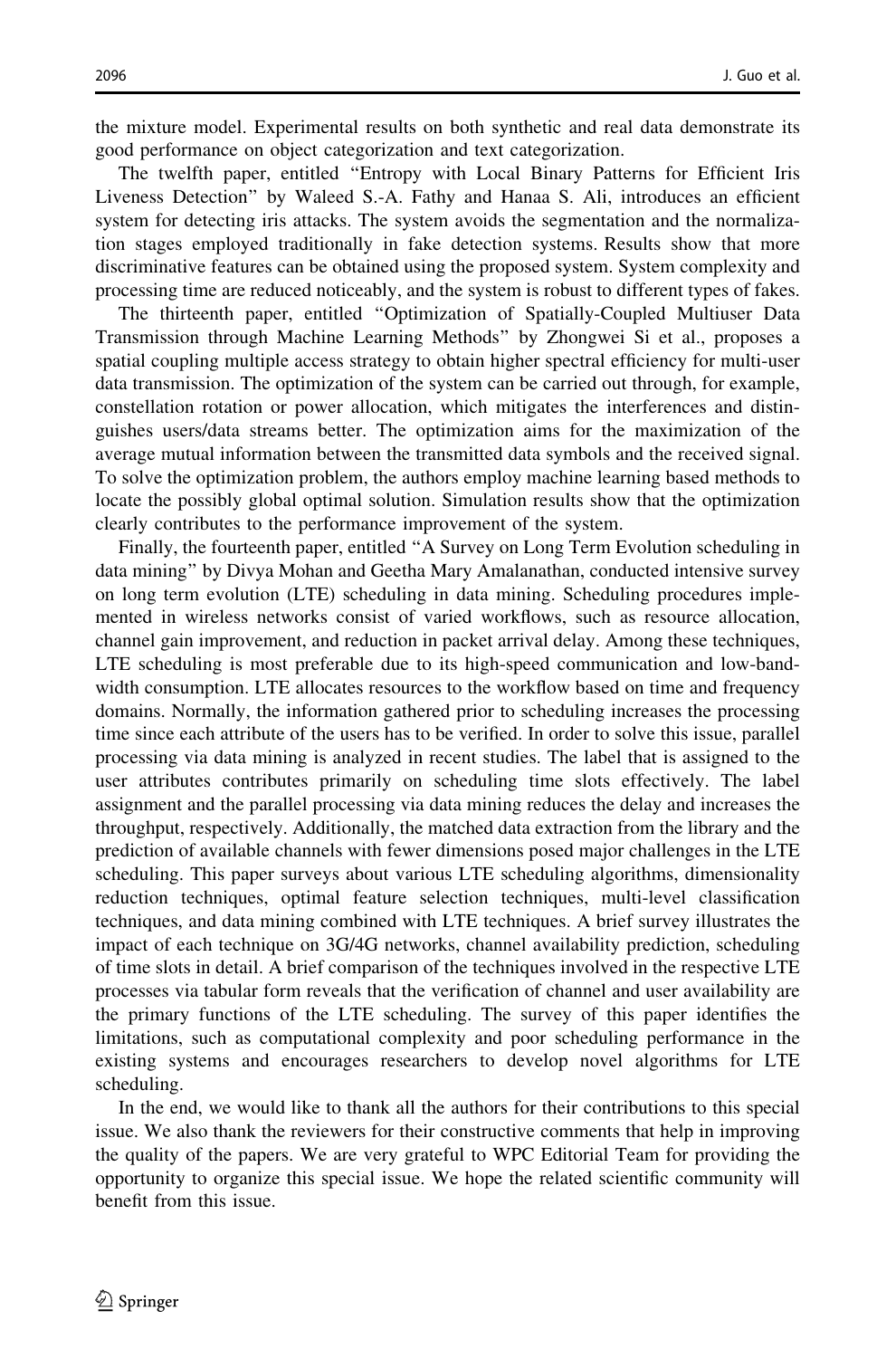Publisher's Note Springer Nature remains neutral with regard to jurisdictional claims in published maps and institutional affiliations.



Jun Guo received B.E. and M.E. degrees from Beijing University of Posts and Telecommunications (BUPT), China in 1982 and 1985, respectively, Ph.D. degree from the Tohuku-Gakuin University, Japan in 1993. At present he is a professor and a vice president of BUPT. His research interests include pattern recognition theory and application, information retrieval, content based information security, and bioinformatics. He has published over 200 papers on the journals and conferences including SCIENCE, Nature Scientific Reports, IEEE Trans. on PAMI, Pattern Recognition, AAAI, CVPR, ICCV, SIGIR, etc.



Zheng-Hua Tan is Professor and a co-head of the Centre for Acoustic Signal Processing Research (CASPR) at Aalborg University, Denmark. He was a Visiting Scientist at MIT, USA, an Associate Professor at SJTU, China, and a postdoctoral fellow at KAIST, Korea. His current research interests include machine learning, deep learning, pattern recognition, speech and speaker recognition, noise-robust speech processing, multimodal signal processing, and social robotics. He has served as an Associate/Guest Editor for several journals.



Sung Ho Cho received the Ph.D. degree in Electrical and Computer Engineering from the University of Utah, Salt Lake City, USA, in 1989. After finishing the graduate studies, he returned to South Korea, and joined Electronics and Telecommunications Research Institute (ETRI) of Korea for three years. He then joined the Department of Electronic Engineering in Hanyang University, Seoul, South Korea, in 1992, where he is currently a full professor. He served as Associate Dean and later Dean of the College of Engineering at Hanyang University from 2013 to 2017. Professor Cho has been actively engaged in numerous government and industry research projects related to applied signal processing, context-aware computing, and radar applications. Especially in 2017, based on his over-7-year research experiences on IR-UWB radar computing, he co-founded the two university start-up companies, Xandar Tech [\(http://xandartech.](http://xandartech.com) [com\)](http://xandartech.com) for security/safety solutions and Kardian (<http://kardian.com>) for healthcare solutions. He is currently working as a CTO at both com-

panies. From 2008 to 2012, Professor Cho was appointed as a Regular High-Level Visiting Scientist at Beijing University of Posts and Telecommunications (BUPT) of China under the 111 Fellowship. Since 2013, he has been holding an invited researcher position at BUPT under the Recruitment Program of High-Level Foreign Experts supported by the Ministry of Education in China.